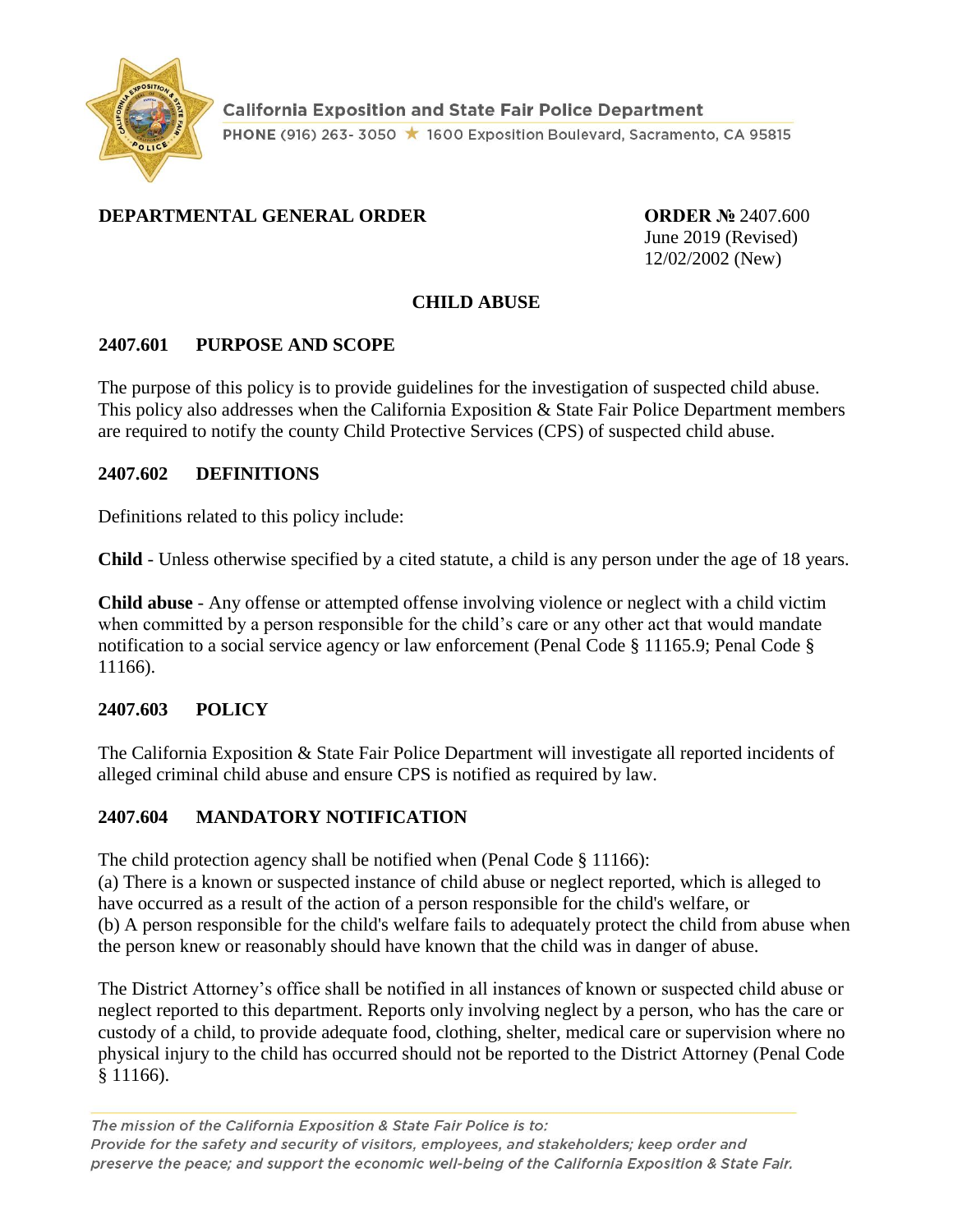When the abuse or neglect occurs at a licensed facility or is alleged to have resulted from the actions of a person who is required to have a state license (e.g., foster homes, group homes, day care), notification shall also be made to the California Department of Social Services or other applicable licensing authority (Penal Code 11166.1; Penal Code 11166.2).

For purposes of notification, the abuse or neglect includes physical injury or death inflicted by other than accidental means upon a child by another person; sexual abuse (Penal Code § 11165.1); neglect (Penal Code § 11165.2); the willful harming or injuring of a child or the endangering of the person or health of a child (Penal Code § 11165.3); and unlawful corporal punishment or injury (Penal Code § 11165.4). Child abuse or neglect does not include a mutual affray between minors, nor does it include an injury caused by the reasonable and necessary force used by a peace officer acting within the course and scope of his/her employment as a peace officer.

## **2407.605 NOTIFICATION PROCEDURE**

Notification should occur as follows (Penal Code § 11166):

(a) Notification shall be made immediately, or as soon as practicable, by telephone, fax or electronic transmission.

(b) A written follow-up report should be forwarded within 36 hours of receiving the information concerning the incident.

# **2407.606 QUALIFIED INVESTIGATORS**

Qualified investigators should be available for child abuse investigations. These investigators should:

(a) Conduct interviews in child appropriate interview facilities.

(b) Be familiar with forensic interview techniques specific to child abuse investigations.

(c) Present all cases of alleged child abuse to the prosecutor for review.

(d) Coordinate with other enforcement agencies, social service agencies and school administrators as needed.

(e) Provide referrals to therapy services, victim advocates, guardians and support for the child and family as appropriate.

(f) Participate in or coordinate with multidisciplinary investigative teams as applicable (Welfare and Institutions Code § 18961.7).

# **2407.607 INVESTIGATIONS AND REPORTING**

In all reported or suspected cases of child abuse, a report will be written. Officers shall write a report even if the allegations appear unfounded or unsubstantiated. Investigations and reports related to suspected cases of child abuse should address, as applicable:

(a) The overall basis for the contact. This should be done by the investigating officer in all circumstances where a suspected child abuse victim was contacted.

(b) The exigent circumstances that existed if officers interviewed the child victim without the presence of a parent or guardian.

(c) Any relevant statements the child may have made and to whom he/she made the statements.

(d) If a child was taken into protective custody, the reasons, the name and title of the person making the decision, and why other alternatives were not appropriate.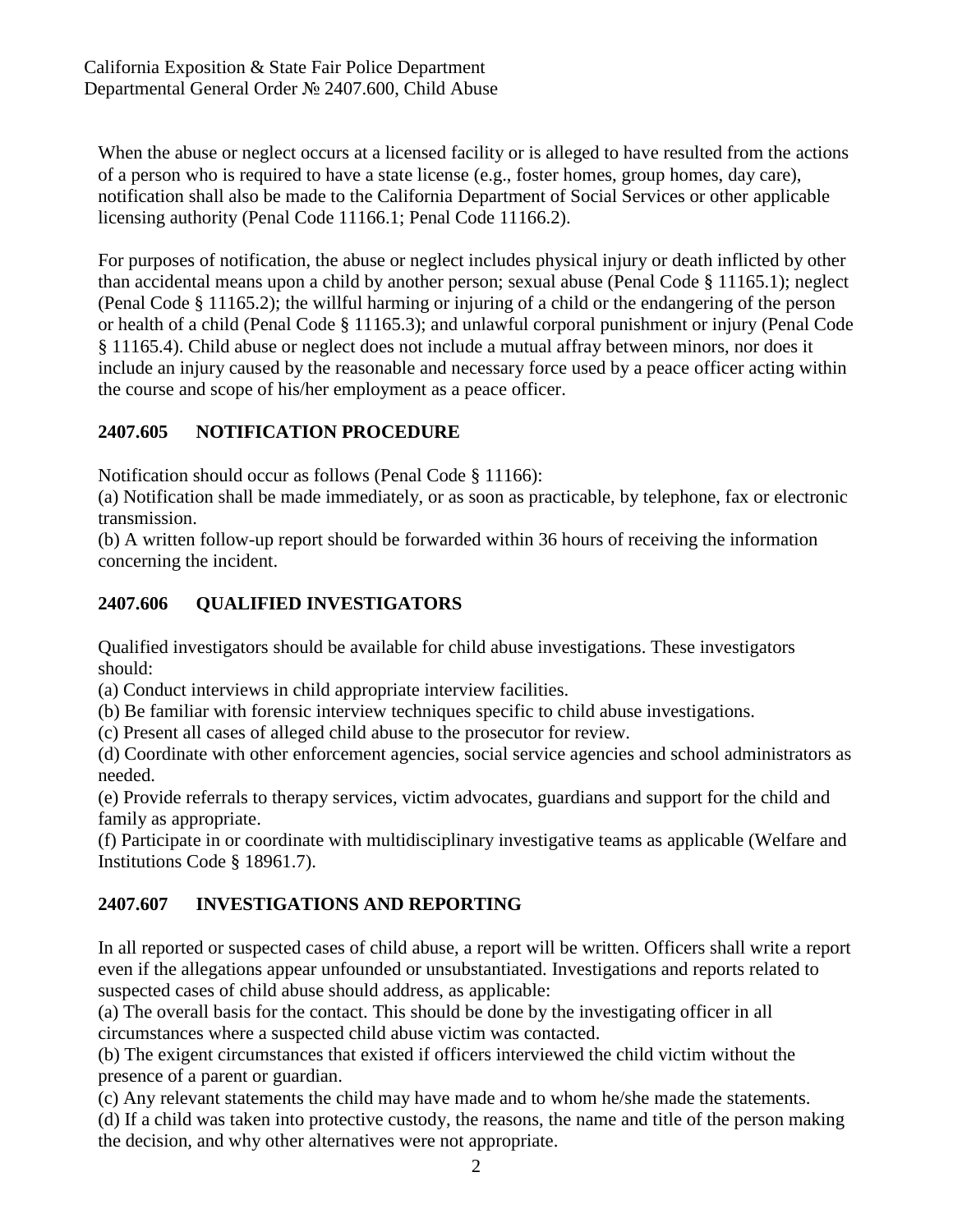(e) Documentation of any visible injuries or any injuries identified by the child. This should include photographs of such injuries, if practicable.

(f) Whether the child victim was transported for medical treatment or a medical examination.

(g) Whether the victim identified a household member as the alleged perpetrator, and a list of the names of any other children who may reside in the residence.

(h) Identification of any prior related reports or allegations of child abuse, including other jurisdictions, as reasonably known.

(i) Previous addresses of the victim and suspect.

(j) Other potential witnesses who have not yet been interviewed, such as relatives or others close to the victim's environment.

All cases of the unexplained death of a child should be investigated as thoroughly as if it had been a case of suspected child abuse (e.g., a sudden or unexplained death of an infant).

# **2407.608 EXTRA JURISDICTIONAL REPORTS**

If a report of known or suspected child abuse or neglect that is alleged to have occurred outside this jurisdiction is received, department members shall ensure that the caller is immediately transferred to the agency with proper jurisdiction for the investigation of the case. If the caller cannot be successfully transferred to the appropriate agency, a report shall be taken and immediately referred by telephone, fax or electronic transfer to the agency with proper jurisdiction (Penal Code 11165.9).

# **2407.609 PROTECTIVE CUSTODY**

Before taking any child into protective custody, the officer should make reasonable attempts to contact CPS. Generally, removal of a child from his/her family, guardian or other responsible adult should be left to the child welfare authorities when they are present or have become involved in an investigation.

Generally, members of this department should remove a child from his/her parent or guardian without a court order only when no other effective alternative is reasonably available and immediate action reasonably appears necessary to protect the child. Prior to taking a child into protective custody, the officer should take reasonable steps to deliver the child to another qualified parent or legal guardian, unless it reasonably appears that the release would endanger the child or result in abduction. If this is not a reasonable option, the officer shall ensure that the child is delivered to CPS.

Whenever practicable, the officer should inform a supervisor of the circumstances prior to taking a child into protective custody. If prior notification is not practicable, officers should contact a supervisor promptly after taking a child into protective custody.

Children may only be removed from a parent or guardian in the following situations when a court order cannot reasonably be obtained in a timely manner (Welfare and Institutions Code § 305): (a) The officer reasonably believes the child is a person described in Welfare and Institutions Code § 300, or a commercially exploited child under Penal Code § 647 and Penal Code § 653.22, and further has good cause to believe that any of the following conditions exist: 1. The child has an immediate need for medical care.

2. The child is in immediate danger of physical or sexual abuse.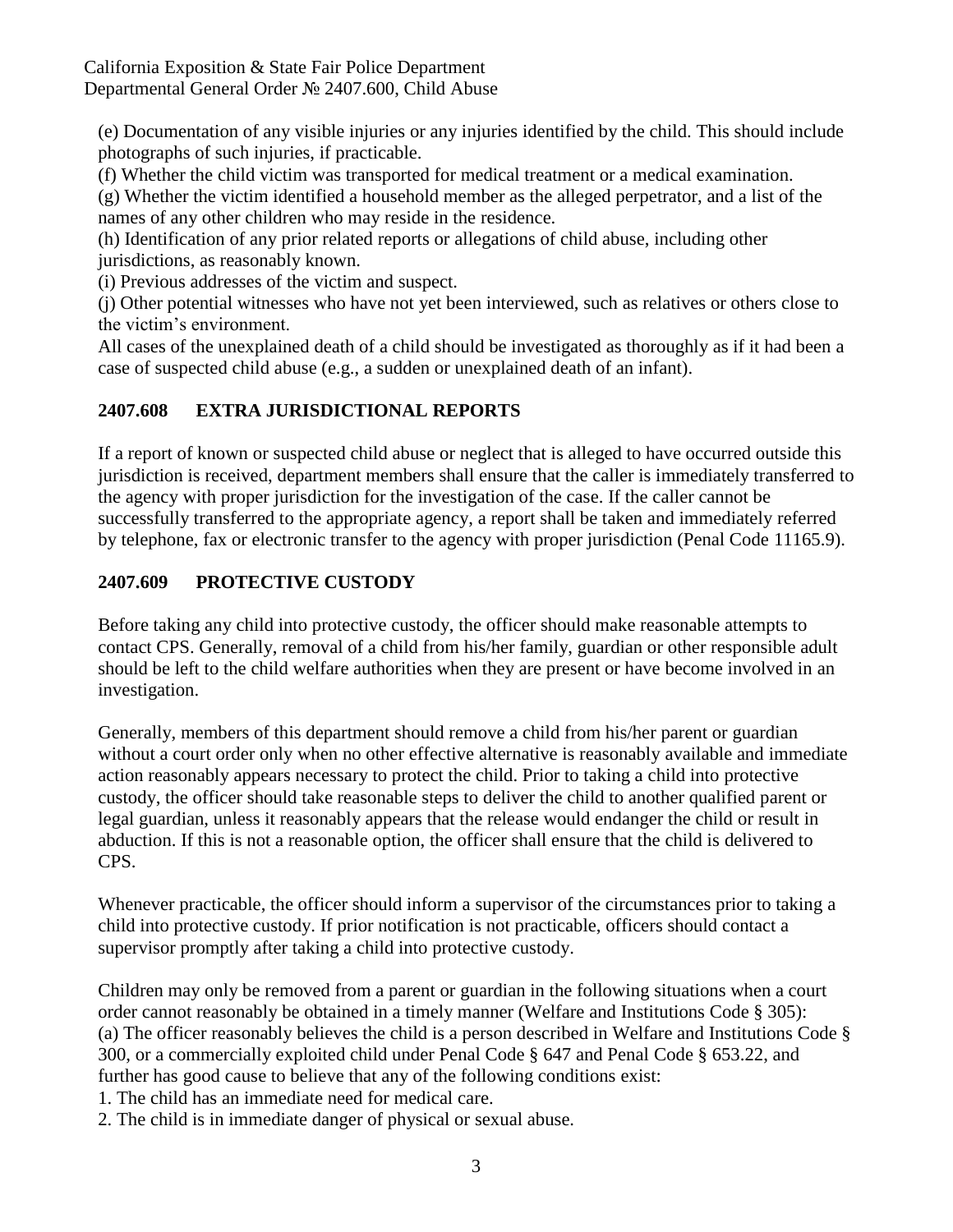#### California Exposition & State Fair Police Department Departmental General Order № 2407.600, Child Abuse

3. The physical environment or the fact that the child is left unattended poses an immediate threat to the child's health or safety. In the case of a child left unattended, the officer shall first attempt to locate and determine if a responsible parent or guardian is available and capable of assuming custody before taking the child into protective custody.

(b) The officer reasonably believes the child requires protective custody under the provisions of Penal Code § 279.6, in one of the following circumstances:

1. It reasonably appears to the officer that a person is likely to conceal the child, flee the jurisdiction with the child or, by flight or concealment, evade the authority of the court.

2. There is no lawful custodian available to take custody of the child.

3. There are conflicting custody orders or conflicting claims to custody and the parties cannot agree which party should take custody of the child.

4. The child is an abducted child.

(c) The child is in the company of, or under the control of, a person arrested for Penal Code § 278 (Detainment or concealment of child from legal custodian) or Penal Code § 278.5 (Deprivation of custody of a child or right to visitation) (Penal Code § 279.6).

A child taken into protective custody shall be delivered to CPS unless otherwise directed by court order.

# **2407.610 CALIFORNIA SAFELY SURRENDERED BABY LAW**

An individual having lawful custody of an infant less than 72 hours old is not guilty of abandonment if the individual voluntarily surrenders physical custody of the infant to personnel on-duty at a safe surrender site, such as a hospital or fire department (Penal Code § 271.5). The law requires the surrender site to notify CPS.

### **2407.611 NEWBORNS TESTING POSITIVE FOR DRUGS**

Under certain circumstances, officers can be prohibited from taking a newborn who is the subject of a proposed adoption into protective custody, even when the newborn has tested positive for illegal drugs or the birth mother tested positive for illegal drugs.

Officers shall instead follow the provisions of Welfare and Institutions Code § 305.6 to ensure that the newborn is placed with the adoptive parents when it is appropriate.

# **2407.612 INTERVIEWS**

# **2407.612.1 PRELIMINARY INTERVIEWS**

Absent extenuating circumstances or impracticality, officers should record the preliminary interview with suspected child abuse victims. Officers should avoid multiple interviews with a child victim and should attempt to gather only the information necessary to begin an investigation. When practicable, investigating officers should defer interviews until a person who is specially trained in such interviews is available. Generally, child victims should not be interviewed in the home or location where the alleged abuse occurred.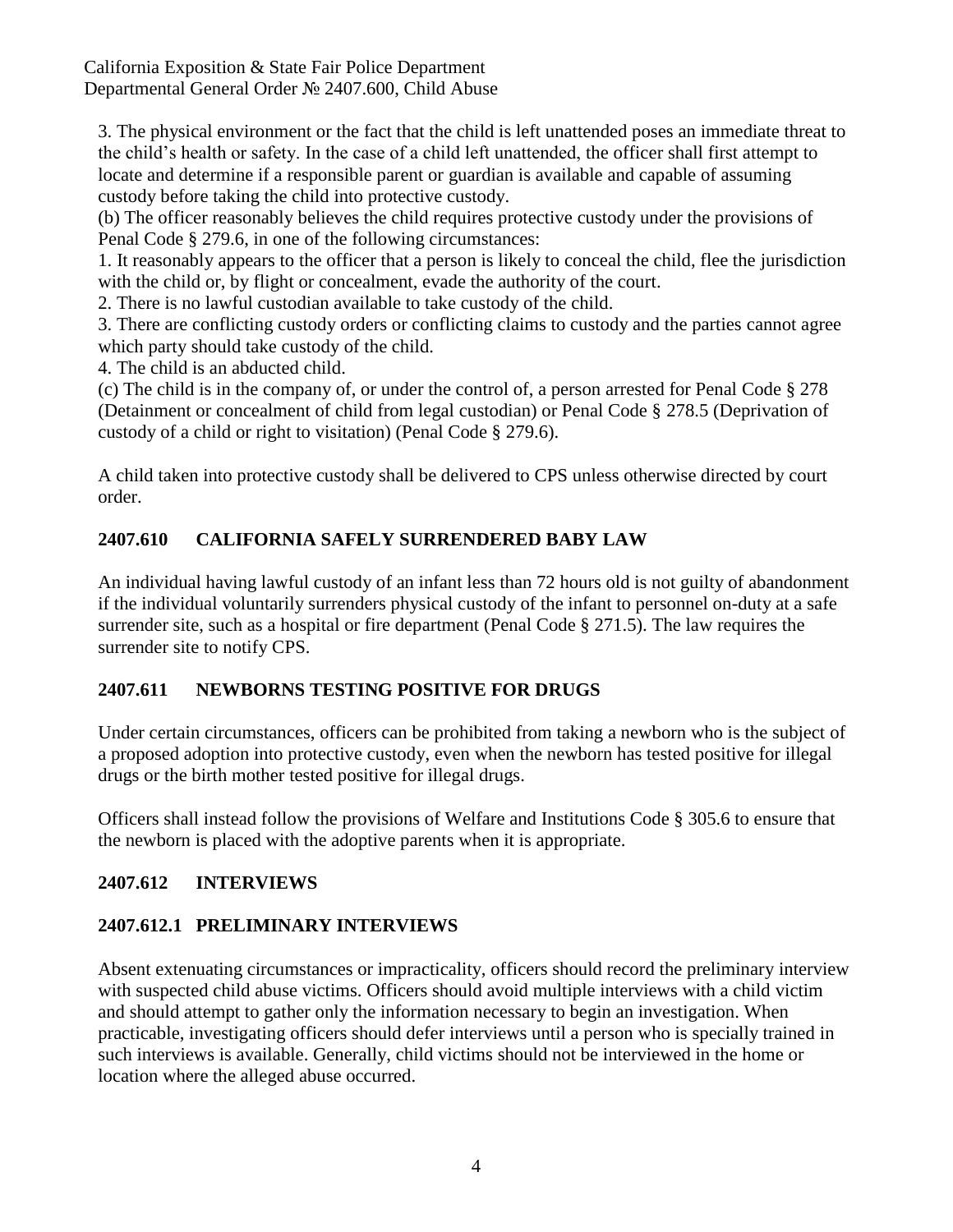## **2407.612.2 DETAINING SUSPECTED CHILD ABUSE VICTIMS FOR AN INTERVIEW**

An officer should not detain a child involuntarily who is suspected of being a victim of child abuse solely for the purpose of an interview or physical exam without the consent of a parent or guardian unless one of the following applies:

(a) Exigent circumstances exist, such as:

1. A reasonable belief that medical issues of the child need to be addressed immediately.

2. A reasonable belief that the child is or will be in danger of harm if the interview or physical exam is not immediately completed.

3. The alleged offender is the custodial parent or guardian and there is reason to believe the child may be in continued danger.

(b) A court order or warrant has been issued.

# **2407.613 INTERVIEWS AT A SCHOOL**

Any student at school who is a suspected victim of child abuse shall be afforded the option of being interviewed in private or selecting any qualified available adult member of the school staff to be present. The purpose of the staff member's presence is to provide comfort and support. The staff member shall not participate in the interview. The selection of a staff member should be such that it does not burden the school with costs or hardship (Penal Code § 11174.3).

## **2407.614 MEDICAL EXAMINATIONS**

If the child has been the victim of abuse that requires a medical examination, the investigating officer should obtain consent for such examination from the appropriate parent, guardian or agency having legal custody of the child. The officer should also arrange for the child's transportation to the appropriate medical facility.

In cases where the alleged offender is the custodial parent or guardian and is refusing consent for the medical examination, officers should notify a supervisor before proceeding. If exigent circumstances do not exist or if state law does not provide for officers to take the child for a medical examination, the notified supervisor should consider obtaining a court order for such an examination.

### **2407.615 DRUG-ENDANGERED CHILDREN**

A coordinated response by law enforcement and social services agencies is appropriate to meet the immediate and longer-term medical and safety needs of children exposed to the manufacturing, trafficking or use of narcotics.

### **2407.616 SUPERVISOR RESPONSIBILITIES**

The assigned investigator should:

(a) Work with professionals from the appropriate agencies, including CPS, other law enforcement agencies, medical service providers and local prosecutors to develop community specific procedures for responding to situations where there are children endangered by exposure to methamphetamine labs or the manufacture and trafficking of other drugs.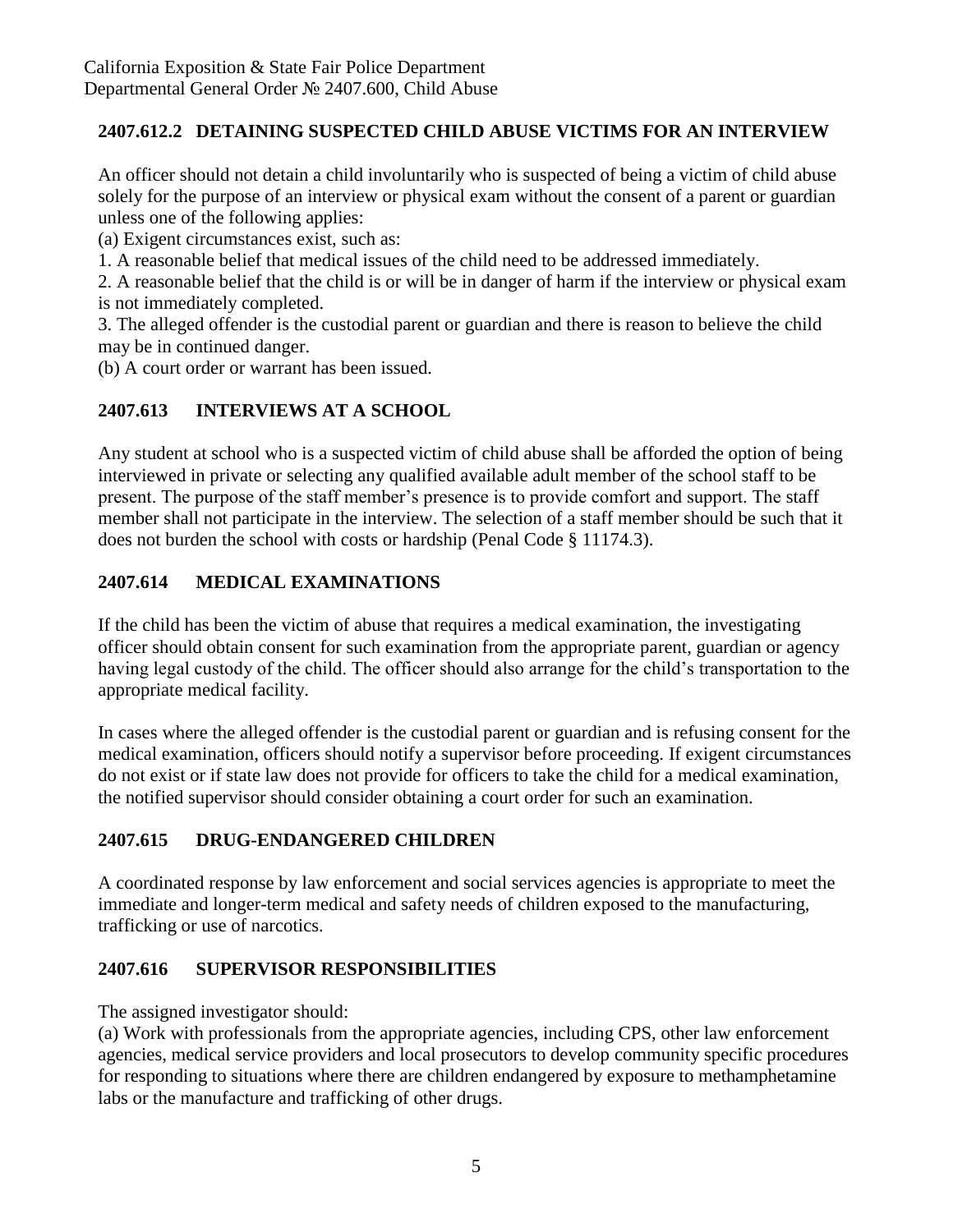(b) Activate any available interagency response when an officer notifies the investigator that the officer has responded to a drug lab or other narcotics crime scene where a child is present or where evidence indicates that a child lives there.

(c) Develop a report format or checklist for use when officers respond to drug labs or other narcotics crime scenes. The checklist will help officers document the environmental, medical, social and other conditions that may affect the child.

## **2407.617 OFFICER RESPONSIBILITIES**

Officers responding to a drug lab or other narcotics crime scene where a child is present or where there is evidence that a child lives should:

(a) Document the environmental, medical, social and other conditions of the child using photography as appropriate and the checklist or form developed for this purpose.

(b) Notify the assigned investigator so an interagency response can begin.

## **2407.618 STATE MANDATES AND OTHER RELEVANT LAWS**

California requires or permits the following:

### **2407.618.1 RELEASE OF REPORTS**

Information related to incidents of child abuse or suspected child abuse shall be confidential and may only be disclosed pursuant to state law and the Records Maintenance and Release Policy (Penal Code 841.5; Penal Code § 11167.5).

#### **2407.618.2 REQUESTS FOR REMOVAL FROM THE CHILD ABUSE CENTRAL INDEX** (CACI)

Any person whose name has been forwarded to the California Department of Justice (DOJ) for placement in California's CACI, as a result of an investigation, may request that his/her name be removed from the CACI list. Requests shall not qualify for consideration if there is an active case, ongoing investigation or pending prosecution that precipitated the entry to CACI (Penal Code § 11169). All requests for removal shall be submitted in writing by the requesting person and promptly routed to the CACI hearing officer.

### **2407.619 CACI HEARING OFFICER**

The assigned investigator will normally serve as the hearing officer but must not be actively connected with the case that resulted in the person's name being submitted to CACI. Upon receiving a qualified request for removal, the hearing officer shall promptly schedule a hearing to take place during normal business hours and provide written notification of the time and place of the hearing to the requesting party.